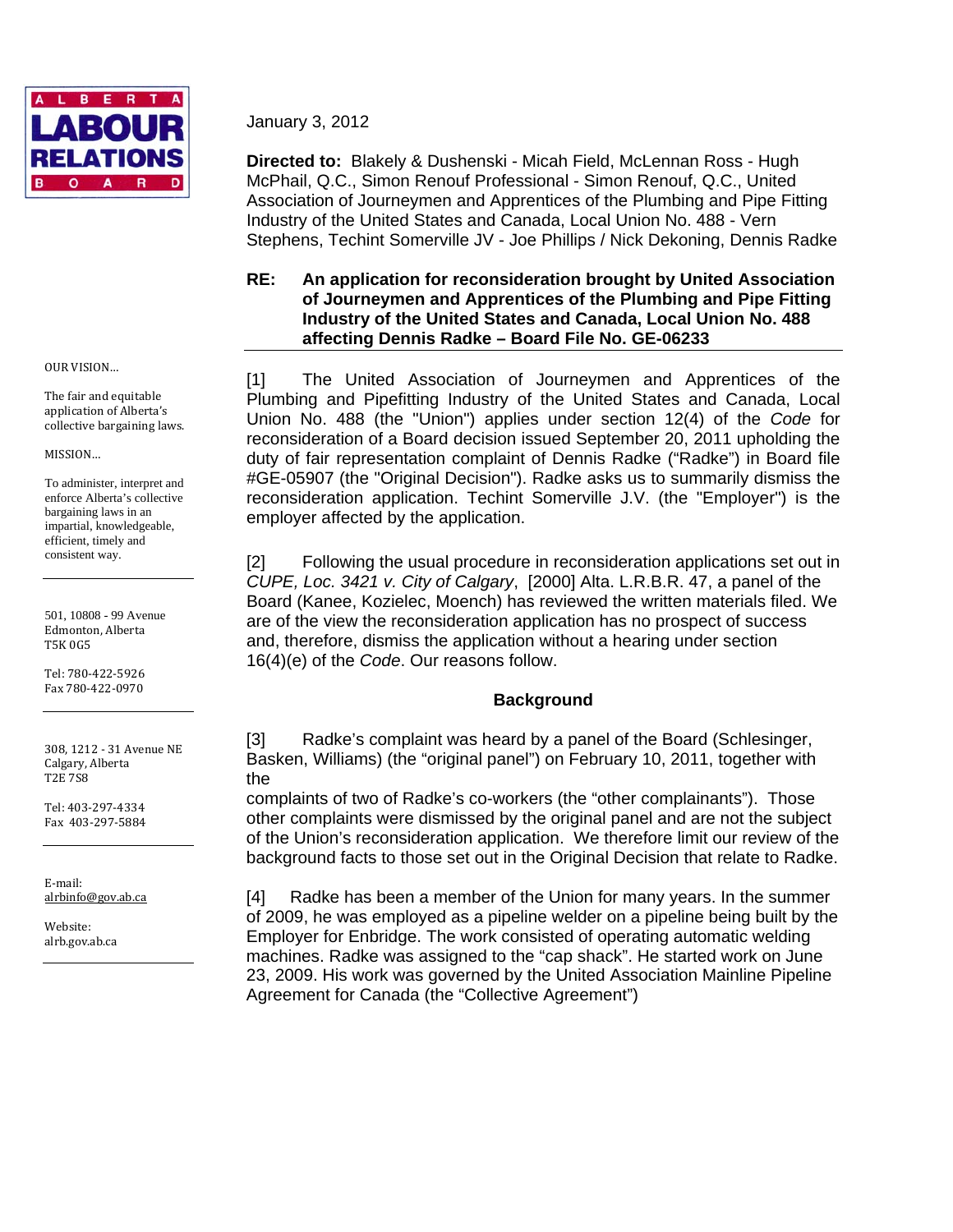[5] The project was anticipated to last two months. But, his employment came to an abrupt end on June 27, 2009. Radke's termination letter said his dismissal was for: "poor workmanship with regard to the quality of the welds performed, as discussed with the client Enbridge."

[6] Radke filed a timely grievance with the Union, seeking to challenge his termination.

[7] In early July 2009, Vern Stephens ("Stephens") the Union's pipeline representative wrote to the Employer's Project Superintendant, Joe Phillips. He asked to have any applicable timelines waived in order to have the opportunity to fully investigate the allegations in the grievance. The Employer agreed to the request.

[8] On July 8, Dwight York ("York"), another Local 488 pipeline representative, wrote to Radke, saying:

I have conducted a thorough investigation of your allegations regarding the above grievance. UA Local Union 488 will not be proceeding any further with this grievance.

During my investigation, I attempted to substantiate your version of events; however, I was unsuccessful in this attempt. After reviewing your statement and the statements of others, the decision was made not to proceed to arbitration with this grievance as your claim cannot be substantiated.

If I do not receive a written response from you by July 20, 2009 I will consider this matter to be concluded and I will close this file.

[9] Shortly after receiving this letter, Radke received from the Union the documents relied on by the Employer to support its position. The documents provided were: (1) Daily Field Welding Data from June 20 to June 27 (This Employer-generated document lists the number and status of welds performed by employees, along with any observations noted by the Employer's quality control people); (2) weld photographs, identifying problems with some of the welds; and (3) written statements of individuals who claimed to have witnessed events relevant to the terminations.

[10] On the same date that York's letter to Radke went out, Stephens sent the Employer a letter saying:

On July 3rd and 7th I wrote to you requesting that the time limits for this grievance be waived. I have now completed my investigation and am advising you that Local 488 Plumber & Pipefitters Union will not be pursuing this grievance any further.

[11] This letter was never copied to Radke.

[12] In his testimony, York explained the reason the Union decided to drop the grievance was primarily based on two June 30 letters from Enbridge to the Employer asking that Radke's employment be terminated. One letter asked that Radke and one of the other complainants be terminated due to "increasing number of repairs and poor quality of workmanship". A second letter asked that all three be terminated due to "increasing number of repairs and poor quality of workmanship".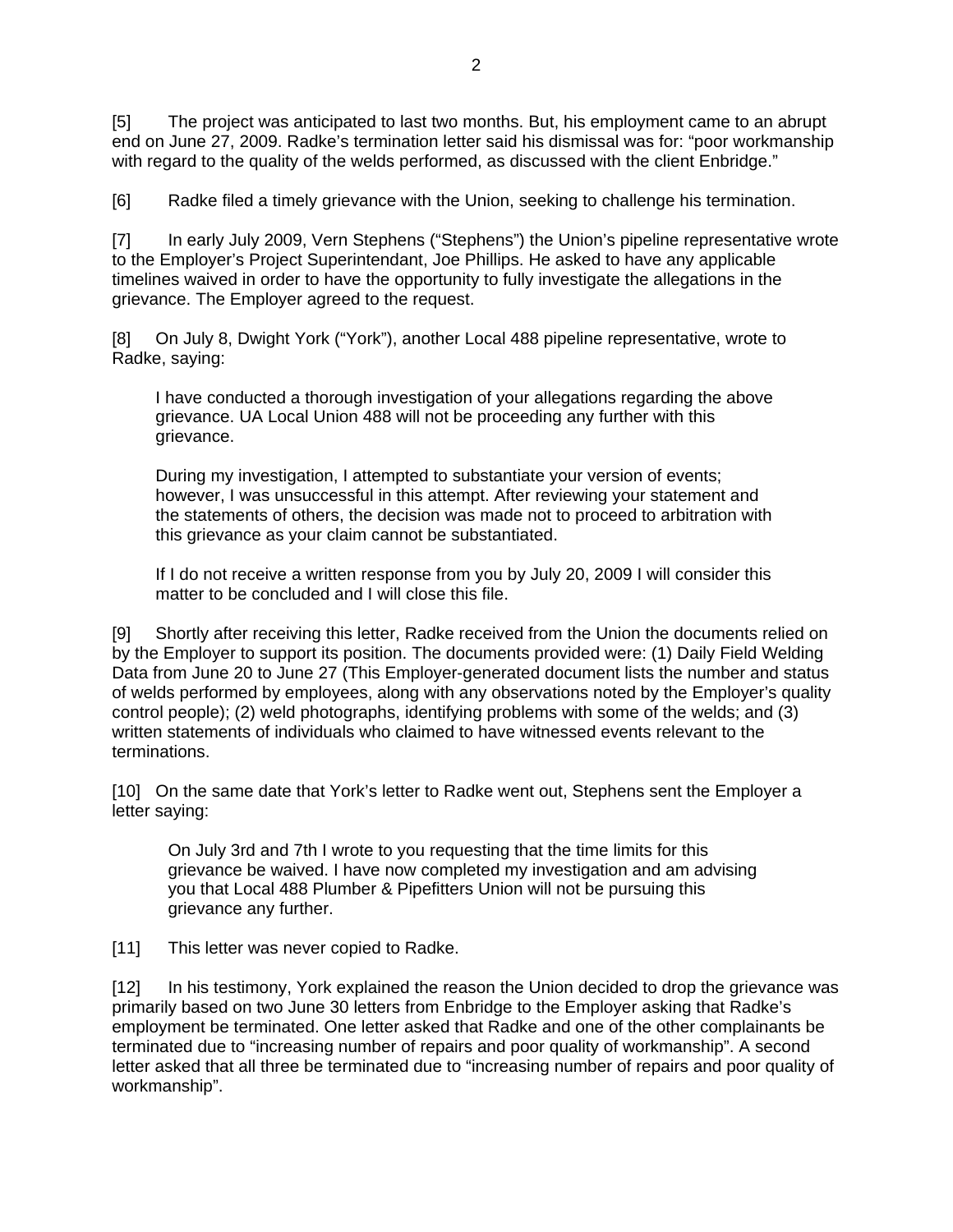[13] The Union investigated the grievance until it learned of the Enbridge request that the Employer terminate Radke's employment. Indeed, by the time York received the Enbridge letters, he had gathered information from the job steward and obtained the documentation relied on by the Employer to support the terminations. But, once the Union learned of the Enbridge request, York believed there was nothing further the Union could do and the grievances were dropped. York expressed the matter this way when he testified: "... it was plain and simple in his mind –if the client wants an employee off the project, there is nothing the Union can do."

[14] While the Union may have believed the grievances were at an end after its July 8 letter to the Employer, Radke did not. He did not get a copy of the letter Stephens sent to the Employer abandoning his grievances. Based on the July 8 letter he received from York, he believed he still had a chance to convince the Union that it should forward his grievances to arbitration.

[15] Radke phoned the Union before the deadline indicated in York's letter to voice his concerns about the documents. He indicated that, from the information provided, he could not understand why the Employer had any concerns. His welds, for the most part were rated as fine. He told the Union the photographs provided were difficult to read. In any event, he could not understand how the pictures supported the Employer's position. He also asked for the reports from the inspection company hired by Enbridge. By the deadline set out in York's letter, Radke sent the Union a written request saying that his grievance should proceed.

[16] On August 7, 2009, Radke sought help from the Union's International representative Rob Kinsey ("Kinsey") who agreed to look into the matter by reviewing it with York and Stephens. In late August, Radke received Kinsey's response. Kinsey confirmed that the Union had provided Radke with all the documents it had on its file relating to his dismissal. In particular, he noted that the Union would not attempt to get the quality control documents of a third party, saying those documents were viewed as proprietary and the Union had no right to them. Kinsey did acknowledge that the information provided by the Employer showed a minimal repair record, but ended by saying the Union would have difficulty winning a grievance in the circumstances.

[17] In September 2009, Radke contacted a lawyer in Saskatchewan. The lawyer sent the Union a letter on Radke's behalf on December 14, 2009. The letter stated that Radke had been terminated without just cause and the Union had a duty to proceed to arbitration because Radke's claim was valid and supportable. The letter went on to say that a duty of fair representation complaint was being contemplated.

[18] In early January 2010, the Union's counsel sent a letter saying the matter had been referred to him. He indicated the matter would be reviewed and a response would be sent in due course. On March 3, 2010, the Union's counsel responded, saying that no grievance would proceed because the Union was of the view that a proper investigation had been done. Counsel also noted that Alberta was the proper jurisdiction for any duty of fair representation complaint.

[19] After confirming this last piece of information with the Saskatchewan Labour Relations Board, Radke set about trying to find a lawyer in Alberta that was willing to take the matter on. A number of lawyers he contacted had conflicts because of the parties involved and were unable to assist him. His complaint was ultimately filed along with the other complainants' on May 28, 2010.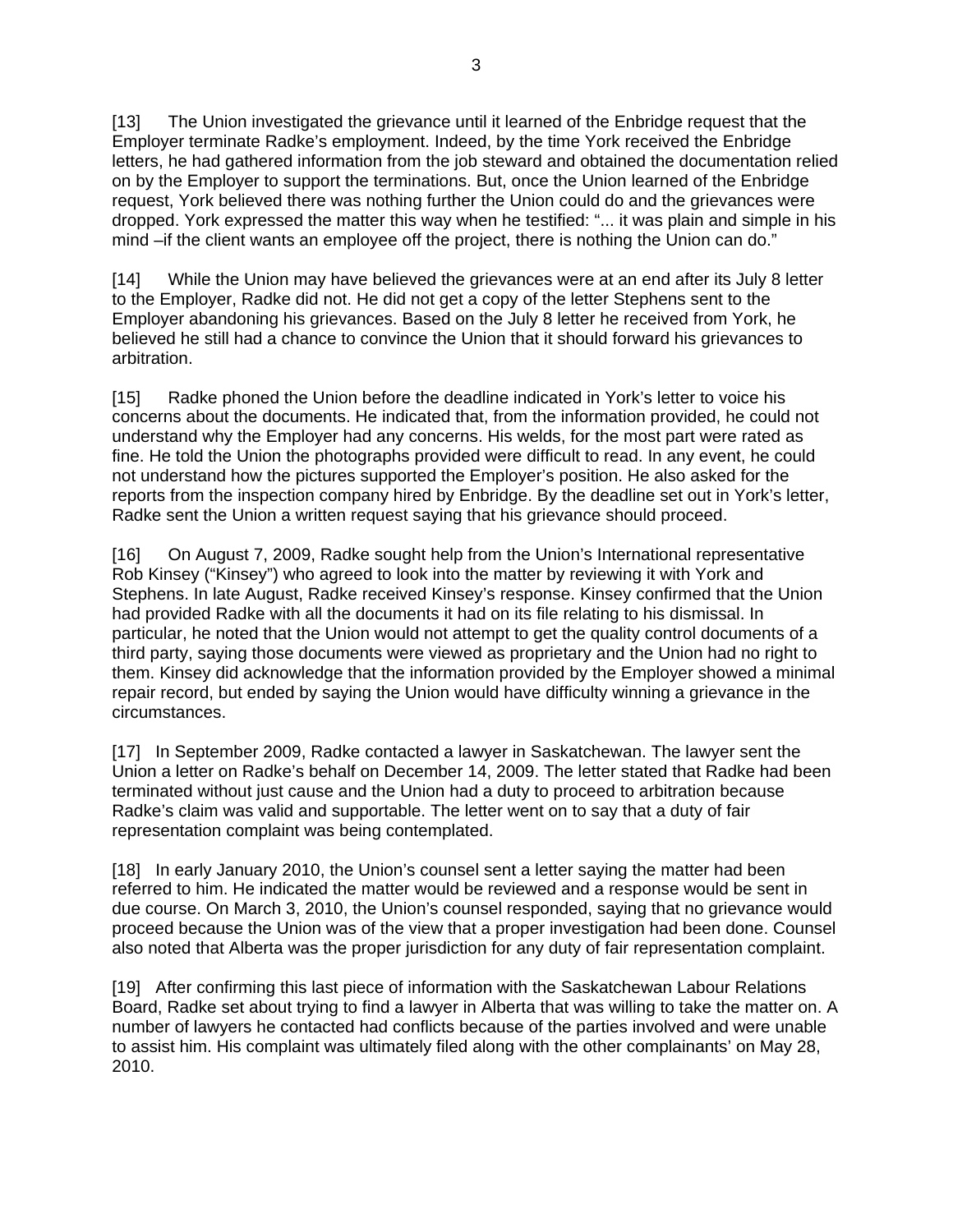[20] The original panel chose to accept Radke's complaint even though it was filed beyond the 90 day time period provided for in section 16(2) of the *Act* for the following reasons:

- a) Radke was unsophisticated and unrepresented by counsel for much of the period of delay;
- b) Radke was entitled to some greater latitude because of the jurisdictional complexity of his case (Although the employment relationship was based in Alberta, the work was performed in Saskatchewan.);
- c) Radke was not aware the Union had formally abandoned his grievance because he did not receive a copy of the Union's letter to the Employer dated July 8, 2010;
- d) It was reasonable for Radke to delay filing his complaint while the Union's lawyer was reviewing his concerns; and
- e) Radke's complaint raises serious rights involving the termination of his employment.

[21] With regard to the merits of Radke's complaint, thze original panel found the Union breached its duty of fair representation and ordered that Radke's grievance proceed directly to arbitration. In arriving at its conclusion, the Board found the Union:

- a) should have reviewed the documents provided by the Employer with Radke to obtain his response before abandoning the grievance;
- b) failed to give Radke's grievance any meaningful consideration once it received the letters from Enbridge supporting Radke's termination.

# **Alleged Grounds for Reconsideration**

- [22] The Union submits the original panel made serious errors of facts and law in:
	- a) refusing to rely on the notes of Stephens;
	- b) finding that Radke's complaint was timely;
	- c) finding that the Union breached its duty of fair representation to Radke; and,
	- d) ordering that the grievance proceed directly to arbitration.

#### **Decision**

#### **Scope of the Board's Power of Reconsideration**

[23] In *J & N Technical Services Ltd. (Re)*, [2004] Alta.L.R.B.D. LD-044, the Board set out the principles it applies to reconsideration applications: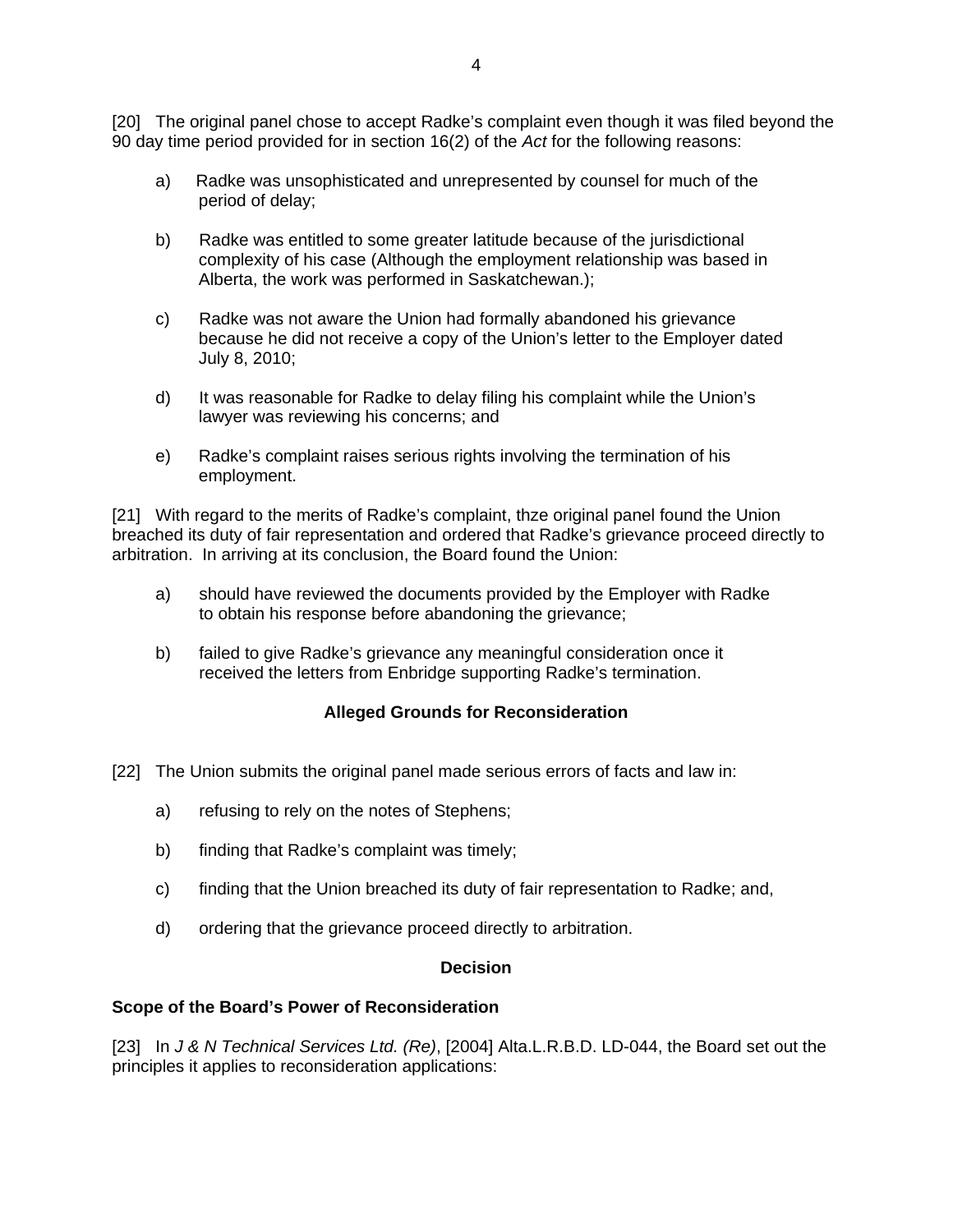Principles Applied on Reconsideration

[12] Section 12(4) of the Labour Relations Code empowers the Board to reconsider any decision, order, declaration or ruling made by and to vary, revoke, or affirm the decision, order, directive, declaration or ruling. In Information Bulletin #6, the Board has identified some of the circumstances in which it may exercise the power of reconsideration:

- One of the original parties seeks to present new evidence. This evidence must be significant and on point and not reasonably available at the earlier hearing.
- Accidental slips or mistakes need correction. A formal hearing is not normally held in these cases.
- The Board's interpretation of the *Labour Relations Code* or the *Public Service Employee Relations Act* conflicts with earlier decisions of the Board not presented to or considered by it in the recent decision.
- Another statute was not considered or the Board's interpretation of another statute conflicts with court decisions. The statute must be important to the outcome of the decision. This ground will not apply if the argument was heard and dealt with in the original decision.
- Correction of substantial errors of fact or errors of law is necessary.
- A fundamental change has occurred in the employer's operation making the current certificates functionally inoperable.
- The name of a party to a certificate or registration certificate has changed. This does not include cases requiring a successor rights application.

[13] Decisions of the Board have established the following principles with respect to the scope of the power of reconsideration:

- Merely because an unsuccessful party is dissatisfied with a decision reached by a panel of the Board and calls the decision unreasonable, outrageous, or wrong, this is not a sufficient ground for reconsideration. Something more is required: *Wayne Hamilton v. Edmonton Police Association*, [1993] Alta.L.R.B.R. 113 at page 121.
- The power of reconsideration ought not to be used to enable one panel to simply substitute its exercise of discretion for that of another panel. The reconsidering panel ought not to unduly stretch concepts of errors of law or substantial errors of fact, or any of the other grounds upon which a reconsideration might be based, as a guise to simply carry out this substitution of discretion: *Canadian Paperworkers Union, Local 1118 v. MacMillan Bathurst Incorporated*, [1990] Alta.L.R.B.R. 662 at page 669.
- The Board expects a reconsideration application to be based on matters of some significance: *Health Care Employees Union of Alberta v. Versa Services Ltd.*, [1993] Alta.L.R.B.R. 650 at pages 651-652.
- Merely omitting reference to some portions of the evidence is not a substantial error of the sort that would prompt reconsideration: *International Brotherhood of Electrical Workers Local Union 424 v. TNL Industrial Contractors Ltd.*, [1996] Alta.L.R.B.R. 194 at page 203.
- The role of the original panel hearing the evidence is to assess the evidence,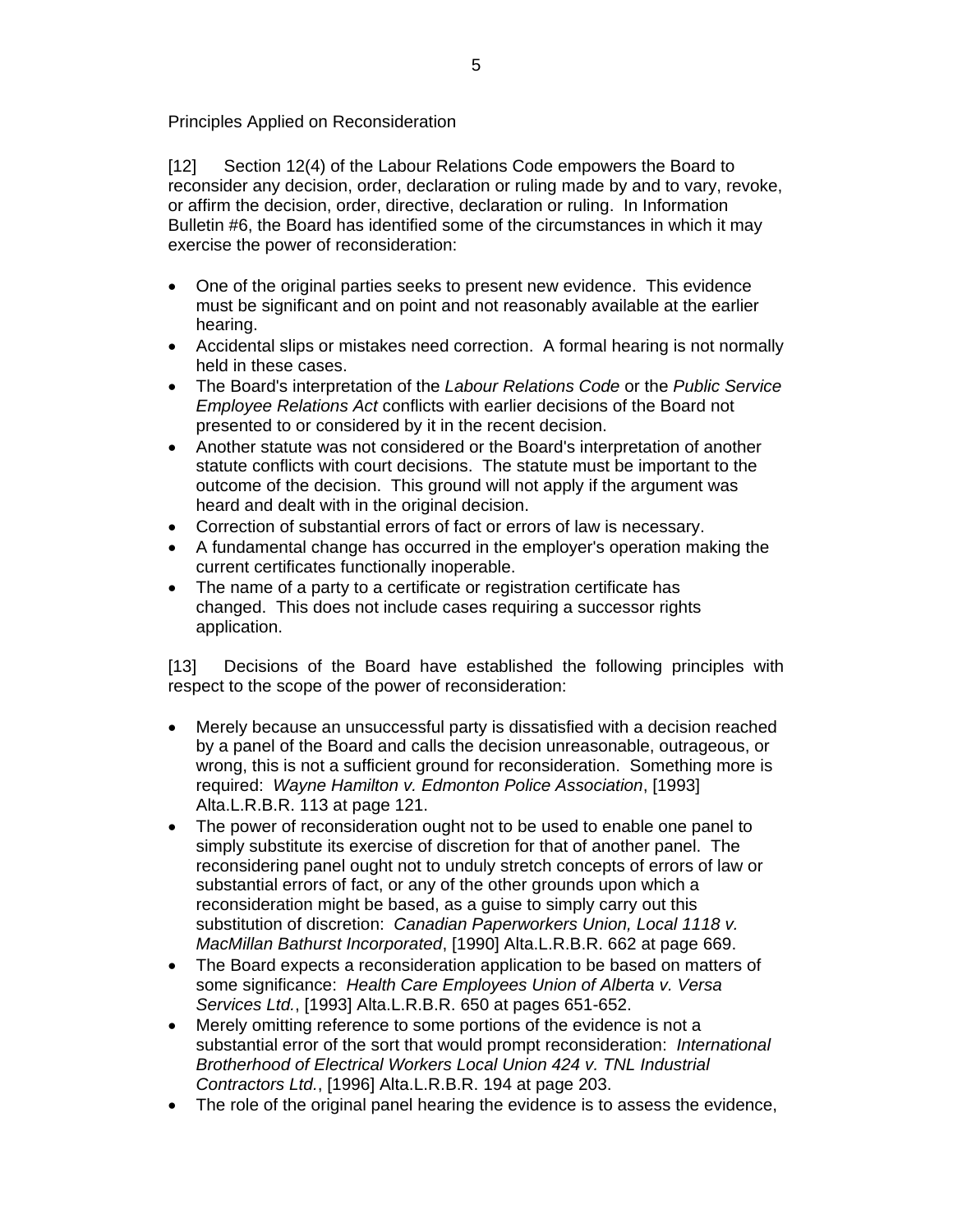draw inferences, and make findings of fact. Sometimes, the panel's view will differ from one of the parties. That alone does not create a ground for reconsideration. Weighing the evidence differently than one of the parties would have preferred is not grounds for reconsideration: *Sani-Tech Mechanical Ltd. v. PPF Local 488*, [2022] Alta.L.R.B.R. LD-018 at page 3.

- Reconsideration is not to be used as a forum to simply reargue the points raised before the first panel. Reconsideration is not to be a forum for a routine rehearing of every decision that an unsuccessful party is not happy with. To be successful an applicant for reconsideration must demonstrate that the original decision was seriously deficient: *Cardoza v. Machinists, Local 99*, [2001] Alta.L.R.B.R. LD-059 at page 1.
- The power to reconsider its own decisions should not be used to give unsuccessful parties a full right of appeal from the Board's original decision: *Phillips v. C.A.W. - Canada, Local 4080,* [2003] Alta.L.R.B.R. LD-006 at page 1.

[24] In the case of *IAMAW, Loc. 99 v. Finning International Inc. et al.*, 2007 ABCA 319, the Alberta Court of Appeal highlighted the rationale for deferring to the factual findings of the original panel at [46]:

As established by the Supreme Court, factual findings are given deference on appeal so as to limit the number of appeals and their associated costs, to promote the autonomy and integrity of the trial process, and to respect the advantageous position of the original trier of fact: *Housen v. Nikolaisen,* 2002 SCC 33 at paras. 16-18, [2002] S.C.R. 235. These rationales are no different for reconsideration proceedings before the Board. The number of reconsideration motions, and the associated costs, would skyrocket if every finding of fact were subject to review. Furthermore, deferring to the factual findings of the original panel protects the integrity of the process; the original panel has to be assumed to have commensurate ability to the Reconsideration Panel since the panel members are equally members of the Board. Finally, the original panel has the advantage of actually hearing the evidence and seeing the witnesses.

#### a) Stephens' Notes:

[25] The parties entered certain exhibits by agreement before the original panel including the notes of Stephens. However, Stephens did not testify. At paragraph 5 of the Original Decision, the original panel commented on Stephens' failure to testify:

[5] All three Complainants filed timely grievances with the Local, seeking to challenge their terminations. Vern Stephens is a Local 488 pipeline representative. We pause here to comment on the evidence as it relates to Stephens. From the evidence we heard, it is obvious Stephens was involved in the handling of the Complainants' grievances. The extent of his role, however, remains unclear to us. He did not testify. Local 488's pleadings contain statements suggesting that Stephens took steps to investigate the Complainants' concerns. For example, the pleadings say he conducted a thorough investigation into Christensen's dismissal for showing up in a condition where he was unable to work safely. Local 488 attempts to rely on Stephens' grievance notes to prove the work he did to assist the Complainants. Unless the information in the notes is corroborated by witnesses or consented to by the Complainants, we are not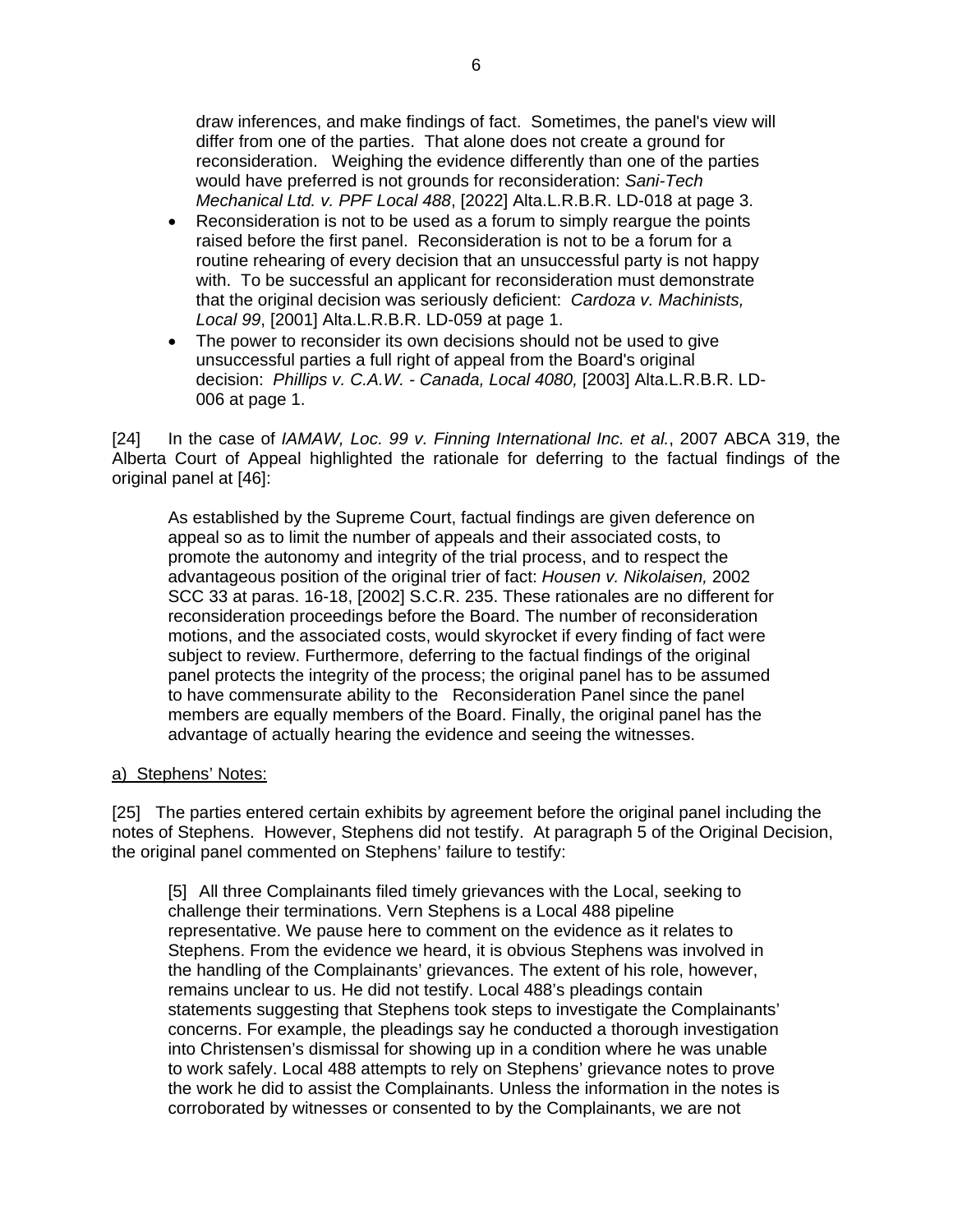prepared to rely on it. It seems to us that Stephens was a key player in the events that transpired and we heard nothing to explain why he did not testify before us.

[26] The Union submits the original panel should have accepted Stephens' notes except where there was contradictory evidence because by including the notes in the joint submission of exhibits, Radke had "consented to Mr. Stephens' notes."

[27] As Radke indicates in his reply to the Union's application, the consent of a party to admit certain evidence is not an agreement that the evidence is true nor an agreement as to what weight the Board should give to the evidence. The original panel concluded Stephens was a "key player" and it was not prepared to place any weight upon his notes without hearing from him or others who might corroborate the evidence.

[28] The Union claims it chose not to call Stephens "to avoid duplicitous evidence". It is not "duplicitous" to call a witness to testify about events he made notes of. As the original panel commented, unless the other party agrees to the information in the notes, the note-taker must testify as to the events recorded for the Board to accept the notes as accurate.

[29] Finally, the Union does not indicate in its application why the original panel would have come to a different conclusion if it had relied upon Stephens' notes. It does not point to any factual findings in the Original Decision that are contradicted by Stephens' notes. In order to determine that an alleged error of fact or law is of a substantive nature, the Board must be satisfied that the alleged error would have resulted in a different conclusion than that set out in the decision being reconsidered.

#### b) Timeliness of Radke's Complaint:

[30] Under this ground the Union identified five alleged errors of the original panel. It submits the original panel:

- (i) misstated the test;
- (ii) misapplied *Toppin*;
- (iii) improperly found Radke's attempt to resolve the matter with the Union excused his delay;
- (iv) improperly found Union counsel's January 27, 2010 correspondence acted as a waiver;
- (v) erred in granting an extension to Radke because his counsel was extra provincial.

[31] Before briefly addressing each of these alleged errors, we would comment generally, that we find these to be simply an effort to reargue the issue that was squarely before the original panel – the timeliness of the complaint. The Union had an opportunity to make all of these arguments before the original panel and it is inappropriate for them to rehash them before a reconsideration panel.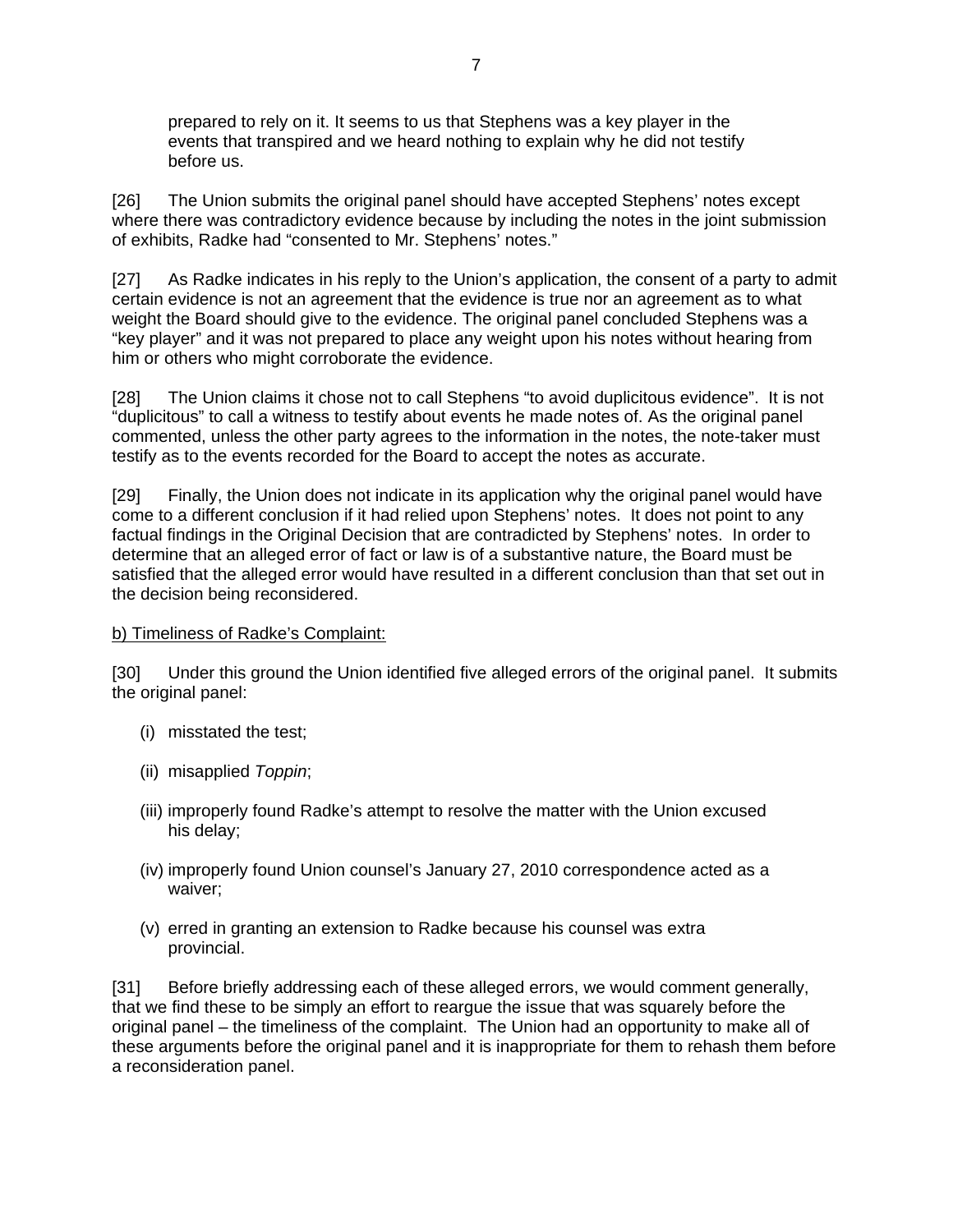[32] The original panel accurately set out the factors the Board considers in determining whether to accept a complaint that is beyond the 90 day time period in paragraph 16 of its decision when it referred to the decision in *Toppin* v. *PPF Local 488*, [2006] Alta. L.R.B.R. 31. The original panel concluded, on the facts presented, that Radke ought to have known by late August, that the Union was not proceeding with his grievance. It was in late August that Radke received the reply from Kinsey, the Union's International representative. The Union disagrees with this determination and asks this panel to consider certain evidence which it submits supports the conclusion that Radke ought to have known the Union was not proceeding by some time in July. All of this evidence was or ought to have been before the original panel. This is purely a finding of fact and we defer to the original panel.

[33] The Union refers to a number of cases in which the Board has dismissed complaints that were filed more than six months after the complainant knew or ought to have known of the circumstances giving rise to the complaint. It submits it is unaware of any case in which the Board has accepted a delay of eight or more months. This does not establish an error of law. *Toppin* does not determine that the Board will never accept a complaint that is filed more than five months past the 90-day time limit in section 16(2). It does not establish any fixed period of time after which complaints will never be accepted. Section 16(2) requires the Board to exercise discretion. *Toppin* sets out many of the factors the Board considers in exercising that discretion. The original panel carefully and thoroughly review factors that influenced its decision to exercise its discretion in favour of Radke.

[34] The original panel did not find that Radke's attempt to resolve the matter with the Union "excused" his delay. Rather, it found that one of the considerations leading to its decision to accept Radke's complaint was that, on the facts presented, he had a reasonable belief that the Union might change its mind and proceed with his grievance, particularly since he did not know the Union had formally withdrawn his grievance.

[35] Nor did the original panel find Union counsel's January 20, 2010 correspondence acted as a "waiver". It simply identified Union counsel's letter and the undertaking of counsel to review matters with his client, as relevant to its decision to accept Radke's complaint. The original panel indicated that it was reasonable for Radke to wait for counsel's promised response before filing his complaint.

[36] Finally, the original panel did not grant Radke an extension because his counsel was extra-provincial but rather found the fact that there were "jurisdictional complexities" to be relevant to its decision to accept the complaint. The jurisdictional complexity arose because the employment relationship was based in Alberta but the work was performed in Saskatchewan. Radke initially hired counsel in Saskatchewan. When it was determined that any complaint would need to be filed in Alberta, he chose to retain counsel in Alberta and encountered some delay in finding counsel who could assist him.

# c) Breach of the Duty of Fair Representation

[37] The Union argues that it reasonably concluded Radke's grievance had no chance of success because the Employer and owner "considered his welding to be deficient" and hence "there was little or no basis on which the Union might challenge Mr. Radke's termination". This is precisely the argument rejected by the original panel. Contrary to the Union's assertion, the duty of fair representation is not generally met by a union simply accepting, without further investigation, the grounds upon which an employer has terminated an employee. Here, the original panel faults the Union for deciding to drop the grievance without first reviewing the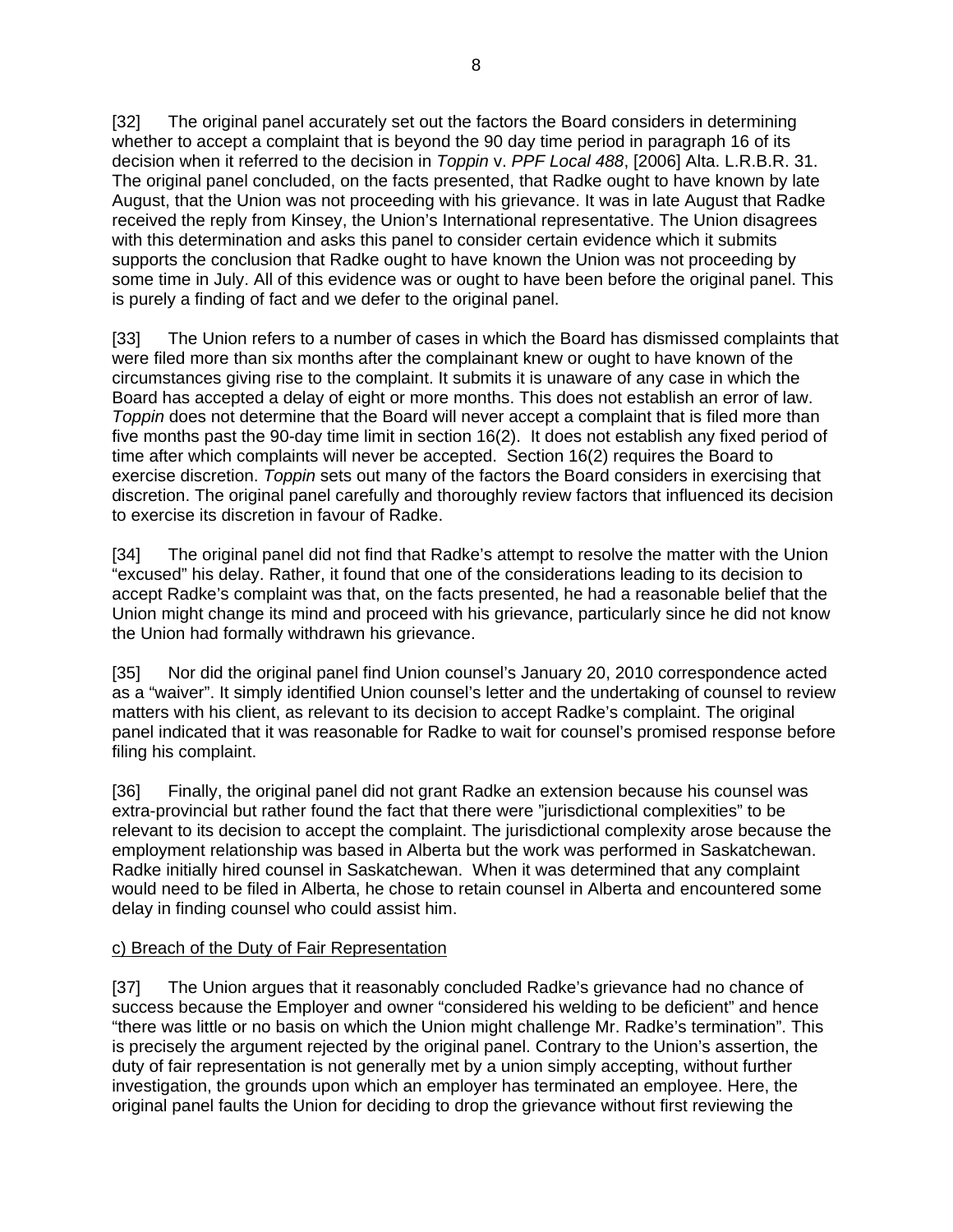documentation provided by the Employer with Radke. The original panel did not impose an onerous obligation upon the Union. We find no error in this conclusion of the original panel.

[38] The Union also argued that the original panel's findings are contrary to the jurisprudence relating to third-party dismissals. It submits that owner-imposed site-bans cannot be grieved by unions.

[39] The original panel addressed this issue at paragraphs 41 - 43 of its decision:

[41] We also wish to express our concern about the approach taken by this union (and many others) regarding terminations that are allegedly made at the instance of third parties. Unions must take a cautious approach when dealing with the actions of third parties that are said to result in an individual's employment coming to an end. A third party's involvement is not a license for a union to do nothing. That is an arbitrary approach to an employee's rights under a collective agreement. In *United Association of Journeymen and Apprentices of the Plumbing and Pipefitting Industry of the United States and Canada, Local 488 et al.* v. *Bantrel Constructors Co.*, [2007] A.G.A.A. No. 33 [2007 ABQB 721; 2009 ABCA 84] (at para. 109), an arbitration board observed that if a third party site ban does not meet the just cause standards imposed by a collective agreement, "arbitral jurisprudence has found that the appropriate response from the employer is to lay off the individual from the site in question and transfer such employee to another site, if the employer has such site available". See also: *Finning (Canada) v. International Association of Machinists and Aerospace Workers Local Lodge 99*, [2005] A.G.A.A. No. 11. Radke goes so far as to suggest that where there is no just cause, an employer should insist on the employee's return to the worksite or bear the costs of its decision not to so insist: *Dynamex Express* v. *Teamsters' Union, Local 141 (Dea Grievance)* (2001), 102 L.A.C.  $(4^{th})$  284, at para. 15; but see the comments in *Finning (Canada) v. International Association of Machinists and Aerospace Workers Local Lodge 99*, *supra*.

[42] In addition, Radke argues the cases involving third party site bans are distinguishable to what happened here. He says the termination in this case was not initiated at the instance of a third party. Instead, it was based on the Employer's independent decision to end Radke's employment when it did not have just cause to do so. That the Employer's decision was subsequently supported by a request by the client that Radke's employment be terminated is irrelevant to the issues under the collective agreement. Because it is the Employer's actions that caused the loss of employment, it is responsible for the costs flowing from its decision under the collective agreement. Radke suggests there was much to support this view of events, including the Enbridge letters being issued after the terminations were implemented and Robert Kerr's testimony suggesting the decision to terminate was based on his observations as the Employer's welding supervisor and discussions with the Employer's superintendent rather than at the instance of a third party.

[43] All of this serves to highlight why cases involving third party site bans are not easy and require unions to give careful consideration regarding whether a grievance should be pursued. Unfortunately, that kind of analysis was not engaged in here. Once Local 488 received a copy of the Enbridge letters